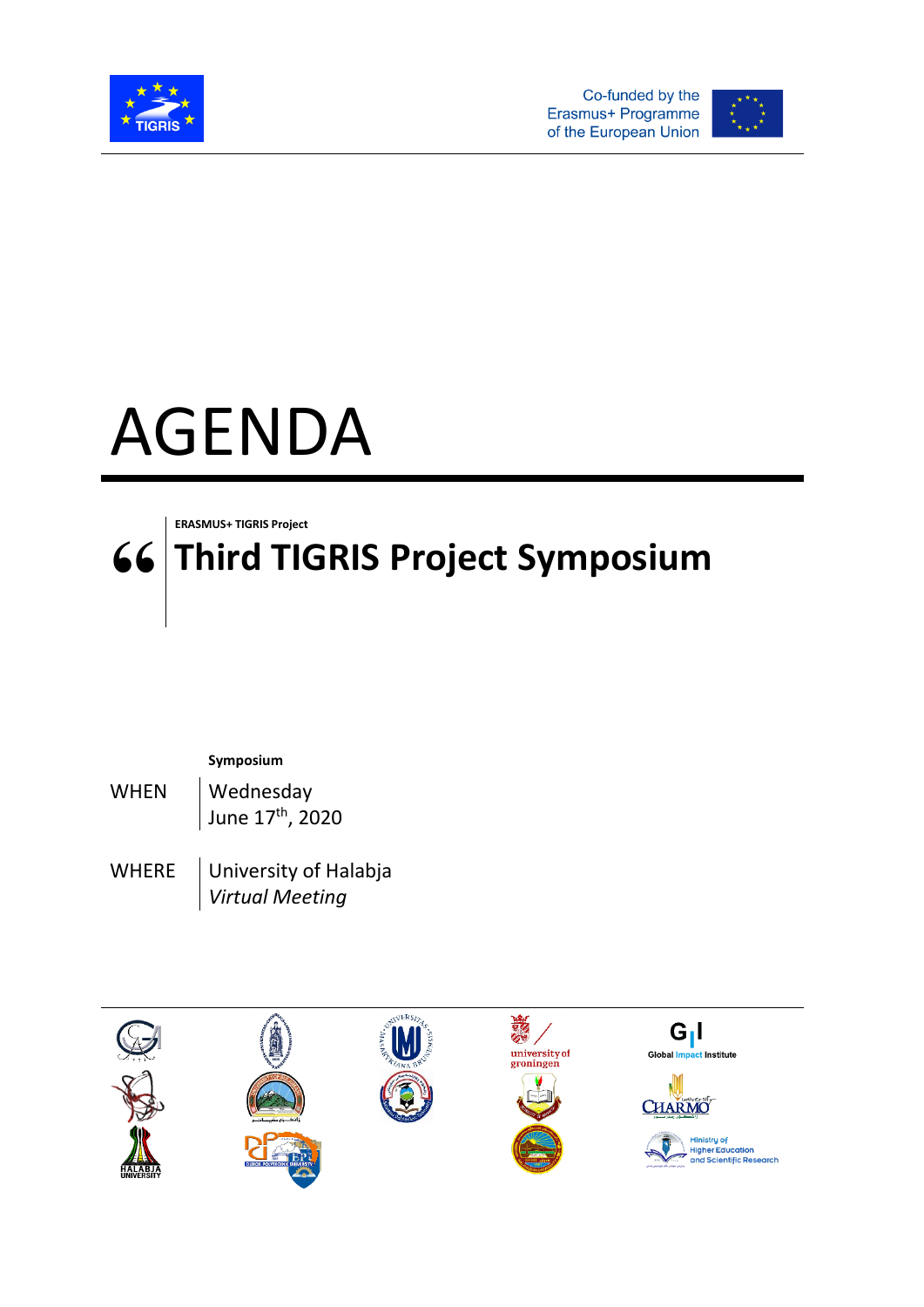



## **Wednesday, June 17 th , 2020 – SYMPOSIUM**

| Time            | <b>Morning Session</b><br>Activity                                                                                                                                                                            |
|-----------------|---------------------------------------------------------------------------------------------------------------------------------------------------------------------------------------------------------------|
| $08.45 - 09.00$ | Login into the virtual meeting room                                                                                                                                                                           |
|                 | Audio and video testing and configurations                                                                                                                                                                    |
| $09.00 - 09.30$ | <b>Welcome Address</b>                                                                                                                                                                                        |
|                 | Assist, Prof. Dr. Mahabad Kamil<br>President of Halabja University                                                                                                                                            |
|                 | Assist. Prof. Dr. Khattab<br>The Ministry of Higher Education and Scientific Research                                                                                                                         |
|                 | Prof. Dr. Polla Khanaga<br>President of KISSR, TIGRIS Project Regional Coordinator                                                                                                                            |
| $09.30 - 09.35$ | Online photo screen shot                                                                                                                                                                                      |
| $09.35 - 10.00$ | <b>Ministerial Strategy</b><br><b>Discussion Moderator: MHESR</b><br>Discussion of the current draft;<br>$\bullet$<br>How can the deliverable be finalised in time?<br>$\bullet$                              |
| $10.00 - 11.00$ | <b>Network of Kurdish Internationalisation Practitioners</b><br>Discussion Moderator: Mr. Bryar Hassan, KISSR<br>Review and discussion of draft agreement<br>Decision on final arrangements & provisions<br>٠ |
| $11.00 - 11.15$ | <b>Short break</b>                                                                                                                                                                                            |
| $11.15 - 12.00$ | <b>Management Information System and Database</b><br>Discussion Moderator: Dr. Nawzat Ahmed. DPU<br>Current setup as distributed system<br>Discussion of data-sharing arrangements                            |
| $12.00 - 12.45$ | <b>Sustainability strategy</b><br>Discussion Moderator: Dr. Barzan, UoH<br>Discussion on how the results of the TIGRIS project will be sustained by                                                           |
|                 | Kurdish partners in the future<br>Bologna Process: How to go on? Roadmap for the Kurdistan Region of Iraq                                                                                                     |

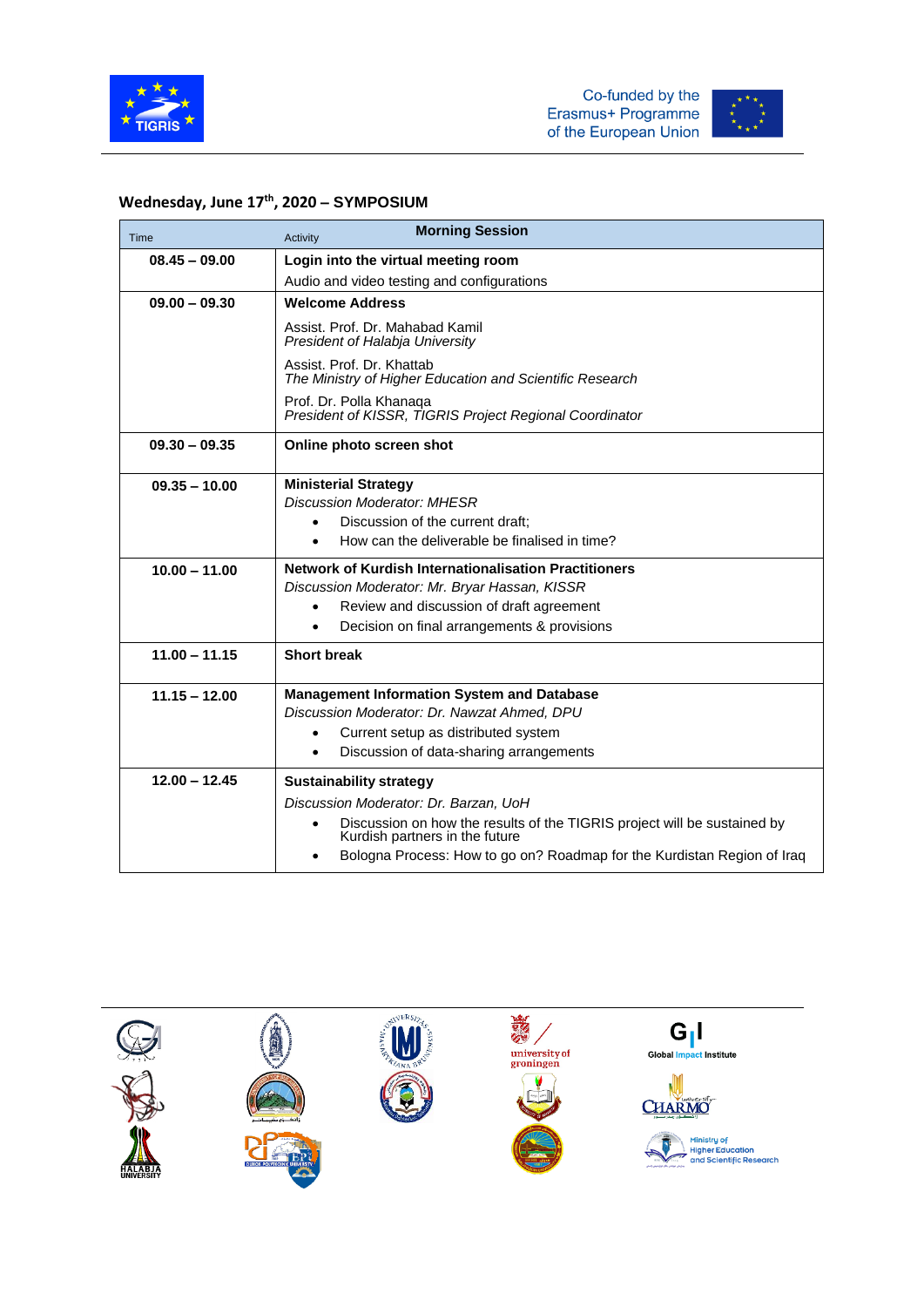





| $12.45 - 13.45$ | <b>Miscellaneous</b>                                                                                                        |  |
|-----------------|-----------------------------------------------------------------------------------------------------------------------------|--|
|                 | Discussion Moderator: Mr. Arieann Hamid, UoH                                                                                |  |
|                 | Internationalisation strategy and action plans<br>$\bullet$                                                                 |  |
|                 | Internationalisation of higher education. Impact, threats and future possibilities<br>$\bullet$<br>for Kurdish Universities |  |
|                 | Management of the Grant / Preparation of supporting documents<br>$\bullet$                                                  |  |
|                 | other                                                                                                                       |  |
| $13.45 - 14.00$ | Wrap-up and closing of symposium                                                                                            |  |